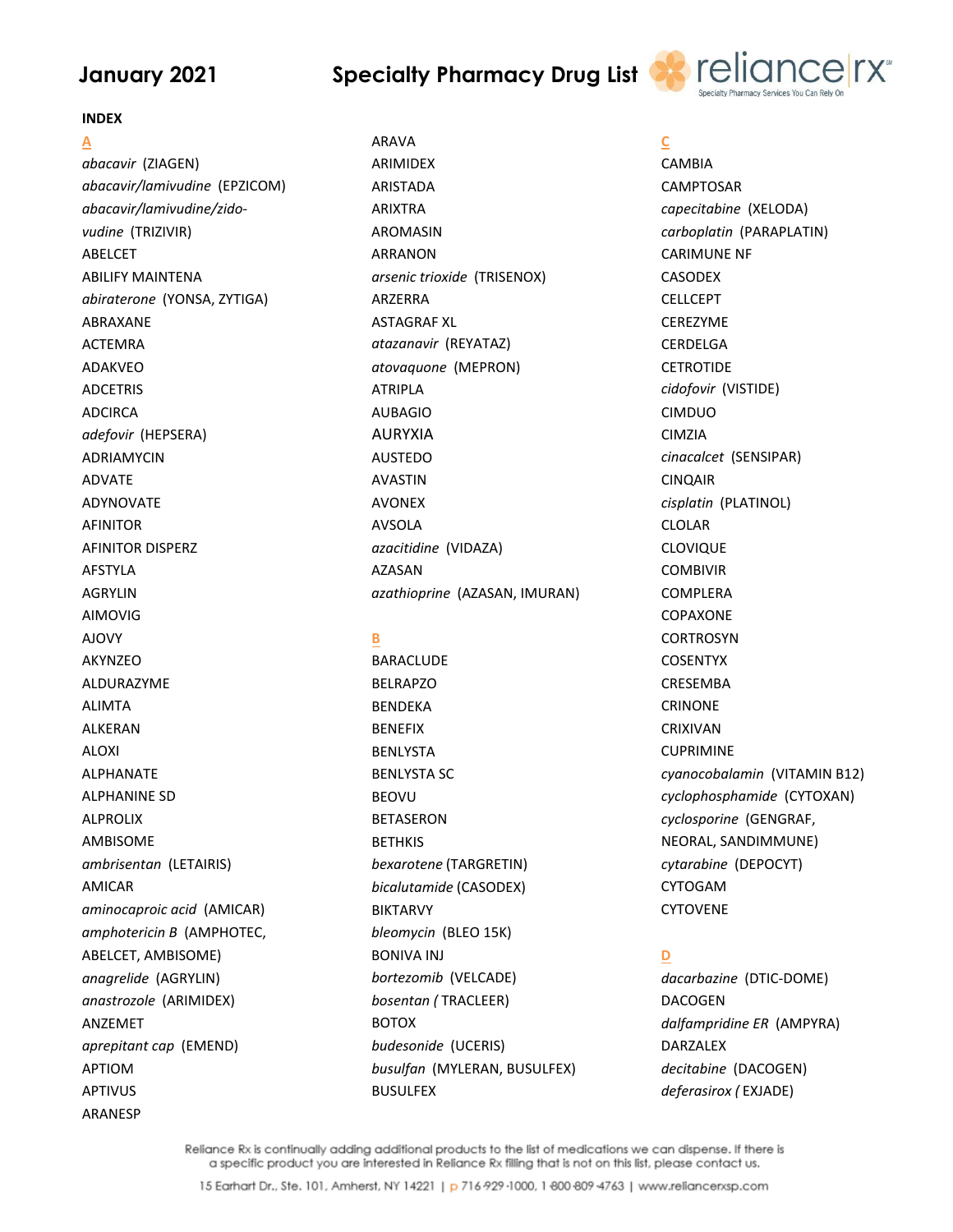## deferasirox (JADENU) deferoxamine (DESFERAL) **DELSTRIGO DEPEN TITRATABS DEPO-PROVERA DESCOVY** dexamethasone (DECADRON) didanosine (VIDEX, VIDEX EC) dihydroergotamine (MIGRANAL) dimethyl fumarate (TECFIDERA) docetaxel (TAXOTERE) **DOVATO** doxercalciferol (HECTOROL) **DOXIL** doxorubicin (ADRIAMYCIN, DOXIL) **DROXIA DUPIXENT DUROLANE DYSPORT**

#### E

EDURANT efavirenz (SUSTIVA) efavirenz/lamivudine/tenofovir DF (ATRIPLA) **EGRIFTA ELAPRASE ELIGARD ELITEK ELOCTATE FIZONRIS EMCYT FMFND EMGALITY EMPLICITI** emtricitabine/tenofovir DF (TRUVADA) **EMTRIVA ENBREL ENDOMETRIN** enoxaparin (LOVENOX) **ENSPRYNG** entecavir (BARACLUDE) **ENTYVIO** 

# **Specialty Pharmacy Drug List**

**ENVARSUS XR EPCLUSA** epinephrine (ADRENALIN) **EPIVIR EPIVIR HBV EPOGEN** EPZICOM **ERBITUX** erlotinib (TARCEVA) **ESBRIET FSPEROCT ETOPOPHOS** etoposide (TOPOSAR) **EUFLEXXA EVENITY** everolimus (AFINITOR, ZORTRESS) **EVOMELA EVOTAZ** exemestane (AROMASIN) **EXTAVIA EYLEA** 

#### F

FABRAZYME **FARESTON FASLODEX FFIRA FEMARA FERRLECIT FIBRYGA FIRAZYR FIRMAGON FLEBOGAMMA** fludarabine (FLUDARA) fluorouracil (ADRUCIL) fluphenazine (PROLIXIN) flutamide (EULEXIN) **FOLLISTIM AQ** fondaparinux (ARIXTRA) **FORTEO** fosamprenavir (LEXIVA) fosaprepitant inj (EMEND) **FOSCAVIR** 



**FRAGMIN FULPHILA** fulvestrant (FASLODEX) **FUZEON** 

## G

**GAMASTAN GAMASTAN S/D GAMMAGARD GAMMAGARD S/D GAMMAKED GAMMAPLEX GAMUNEX-C** ganciclovir (CYTOVENE) ganirelix (ORGALUTRAN, ANTAGON) **GAZYVA GELCLAIR GEL-ONE** GELSYN-3 gemcitabine (GEMZAR, INFUGEM) **GENGRAF GENOTROPIN GENVOYA GEODON SDV GILENYA** glatiramer (COPAXONE) **GLATOPA (COPAXONE) GLEEVEC GLEOSTINE GONAL-F** granisetron (SUSTOL) **GRANIX GRASTEK** 

## H.

**HALAVEN HALDOL INJ** haloperidol inj (HALDOL) **HARVONI HECTOROL HELIXATE HEMANGEOL HEMOFIL M**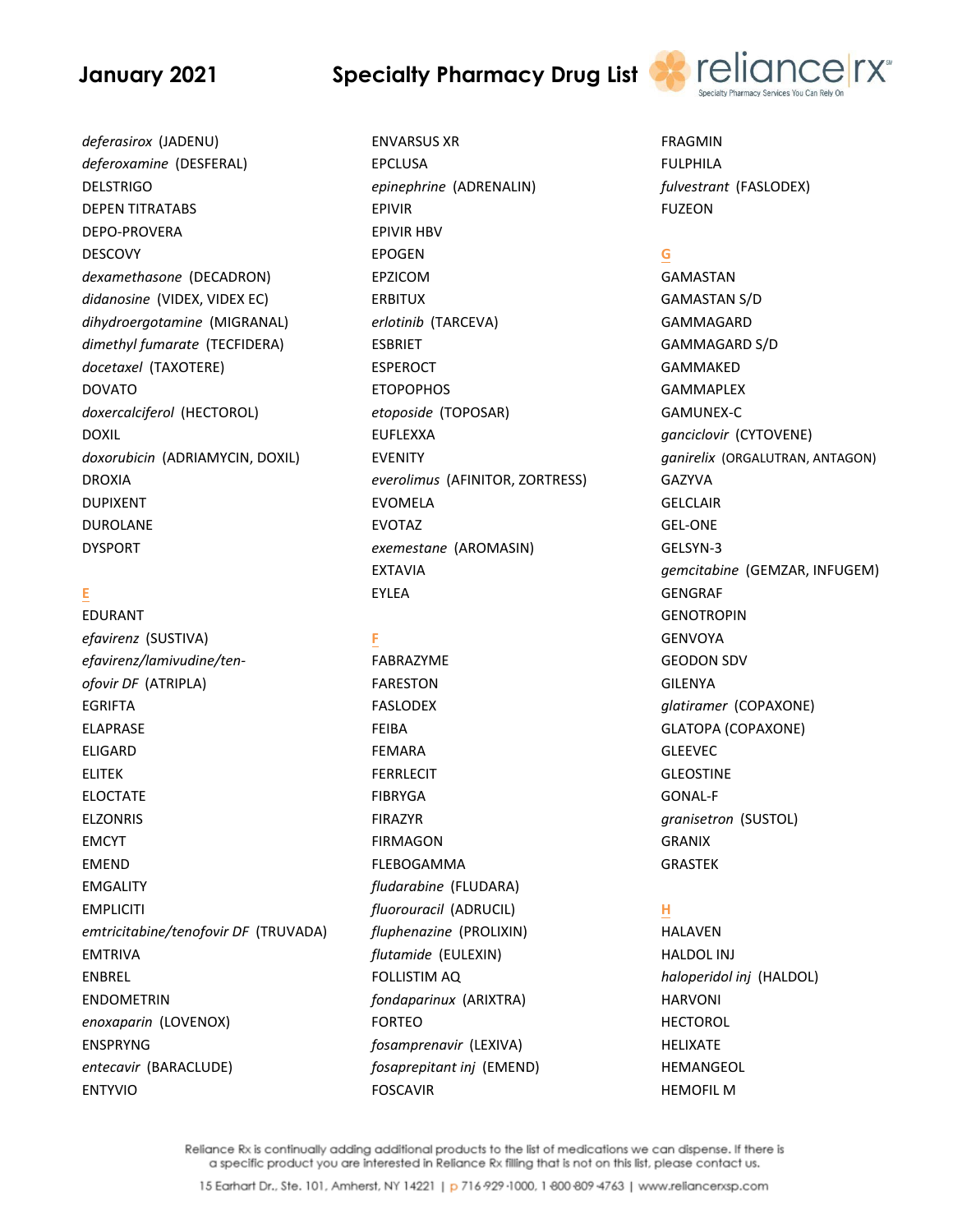**HEPAGAM B** 

**Specialty Pharmacy Drug List** 



**HEPSERA HERCEPTIN HFR7UMA HIZENTRA HUMATE-P HUMATROPE HUMIRA HYALGAN HYDREA** hydroxyprogesterone (MAKENA) hydroxyurea (DROXIA, HYDREA) **HYMOVIS** HYPERHEP B S/D **HYPERRHO S/D HYQVIA** 

### Ï

ibandronate inj (BONIVA) icatibant (FIRAZYR) **IDELVION IDHIFA ILUMYA** imatinib (GLEEVEC) **IMURAN INFLECTRA INFUGEM INJECTAFER INTELENCE** itraconazole (SPORANOX) **INTRON A INVEGA SUSTENNA INVEGA TRINZA** irinotecan (ONIVYDE, CAMPTOSAR) **ISENTRESS ISTODAX IXEMPRA IXINITY** 

#### Ï

**JADENU JADENU SPRINKLE JELMYTO JEVTANA** 

#### **JIVI JULUCA**

K **KADCYLA KALETRA KANJINTI KEPIVANCE KEVZARA KEYTRUDA KESIMPTA KISQALI** KISOALI FEMARA CO-PACK **KITABIS PAK KOATE-DVI KOGENATE FS KOVALTRY KRYSTFXXA** 

## L

lamivudine (EPIVIR HBV) lamivudine (EPIVIR) lamivudine/zidovudine (COMBIVIR) lapatinib ditosylate (TYKERB) ledipasvir/sofosbuvir (HARVONI) leflunomide (ARAVA) letrozole (FEMARA) leucovorin (WELLCOVORIN) LEUKERAN **LEUKINE** leuprolide (LUPRON) levoleucovorin (FUSILEV, **KHAPZORY)** LEXIVA LOKELMA Iomustine (GLEOSTINE) lopinavir/ritonavir soln (KALETRA) LOVENOX **LUCENTIS I UMIZYME LUPANETA PACK LUPRON LUPRON DEPOT LUPRON DEPOT-PED** 

#### M

magnesium (URO-MAG) **MAKENA MAVYRFT** MAYZENT medroxyprogesterone (DEPO-PROVERA) megestrol (MEGACE ES) **MEKINIST** melphalan (ALKERAN, EVOMELA) **MENOPUR MFPRON** mercaptopurine (PURIXAN) mesna (MESNEX) **MESNEX** methotrexate (TREXALL) methylprednisolone (SOLU-MEDROL) **MICRHOGAM** miglustat (ZAVESCA) **MIGRANAL** mitomycin (MUTAMYCIN) mitoxantrone (NOVANTRONE) **MONONINE MONOVISC MOZOBIL** MULPLFTA **MVASI** mycophenolate (CELLCEPT) mycophenolic acid (MYFORTIC) **MYFORTIC MYLERAN** MYOBLOC. **MYOZYME MYTESI** N NABI-HB NAGLAZYME

**NEBUPENT NFORAL NEULASTA NEUPOGEN** nevirapine (VIRAMUNE, VIRAMUNE XR) **NILANDRON**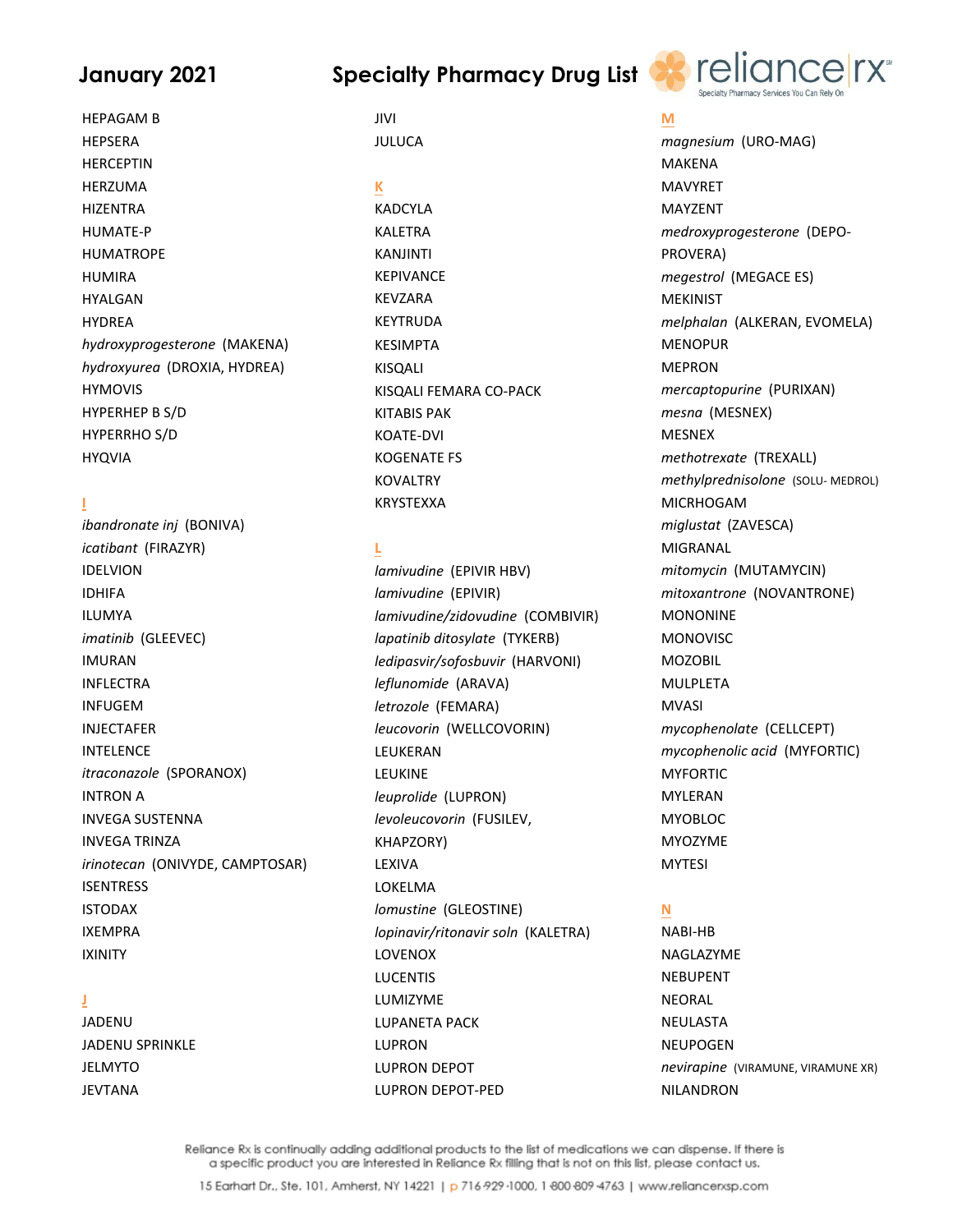# **Specialty Pharmacy Drug List**

P



nilutamide (NILANDRON) **NINLARO** nitisinone (NITYR, ORFADIN) NIVESTYM **NORDIFLEX PEN NORDITROPIN** norethindrone (AYGESTIN) **NORVIR NOVOFIGHT NOVOSEVEN RT NOXAFIL NPLATE NUCALA NUEDEXTA NULOJIX NURTEC ODT NUTROPIN AO NUWIQ NYVEPRIA** 

#### $\mathbf{o}$

**OCREVUS OCTAGAM** octreotide (SANDOSTATIN, SANDOSTATIN LAR DEPOT) **ODACTRA ODEFSEY ODOMZO OGIVRI OLUMIANT OMNITROPF ONCASPAR** ondansetron (ZOFRAN, ZUPLENZ) **ONUREG** OPDIVO **ORENCIA ORILISSA ORTHOVISC ORTIKOS OTEZLA OTREXUP** oxaliplatin (ELOXATIN) **OZURDEX** 

## paclitaxel (TAXOL) palonosetron (ALOXI) pamidronate (AREDIA) paricalcitol (ZEMPLAR) **PARSABIV PEGASYS PEGINTRON** penicillamine (CUPRIMINE, DEPEN TITRATABS) PENTAM pentamidine (PENTAM) PERJETA **PERSERIS** phentolamine (REGITINE) phenylbutyrate (BUPHENYL) PHESGO PIFFITRO **PIORAY** PLEGRIDY **POLIVY** posaconazole (NOXAFIL) **PRALUENT PREVYMIS PREZCOBIX PREZISTA** PRIALT **PRIVIGEN** prochlorperazine (COMPAZINE) **PROCRIT PROFILNINE SD** progesterone (PROGESTIN)

**PROGRAF PROLEUKIN PROLIA** PROMACTA PULMOZYME **PURIXAN** 

pyrimethamine (DARAPRIM)

### R

**RAGWITEK RAPAMUNE** RASUVO

**RAYOS DR REBINYN RFRIF REBIF REBIDOSE** REBLOZYL **RECLAST RECOMBINATE REDITREX REMICADE RENFLEXIS RFPATHA RETACRIT RETROVIR REVATIO** REYATAZ **RHOGAM RHOPHYLAC RIABNI RIASTAP** ribavirin (COPEGUS) **RINVOQ** RISPERDAL CONSTA ritonavir (NORVIR) RITUXAN RITUXAN HYCELA **RIXUBIS** romidepsin (ISTODAX) **RUXIENCE RYDAPT** 

## S

**SAIZEN** SAMSCA SANCUSO SANDIMMUNE SANDOSTATIN LAR DEPOT sapropterin dihydrochloride (KUVAN) SELZENTRY **SENSIPAR SEROSTIM SIKLOS** sildenafil (REVATIO, VIAGRA) **SILIQ**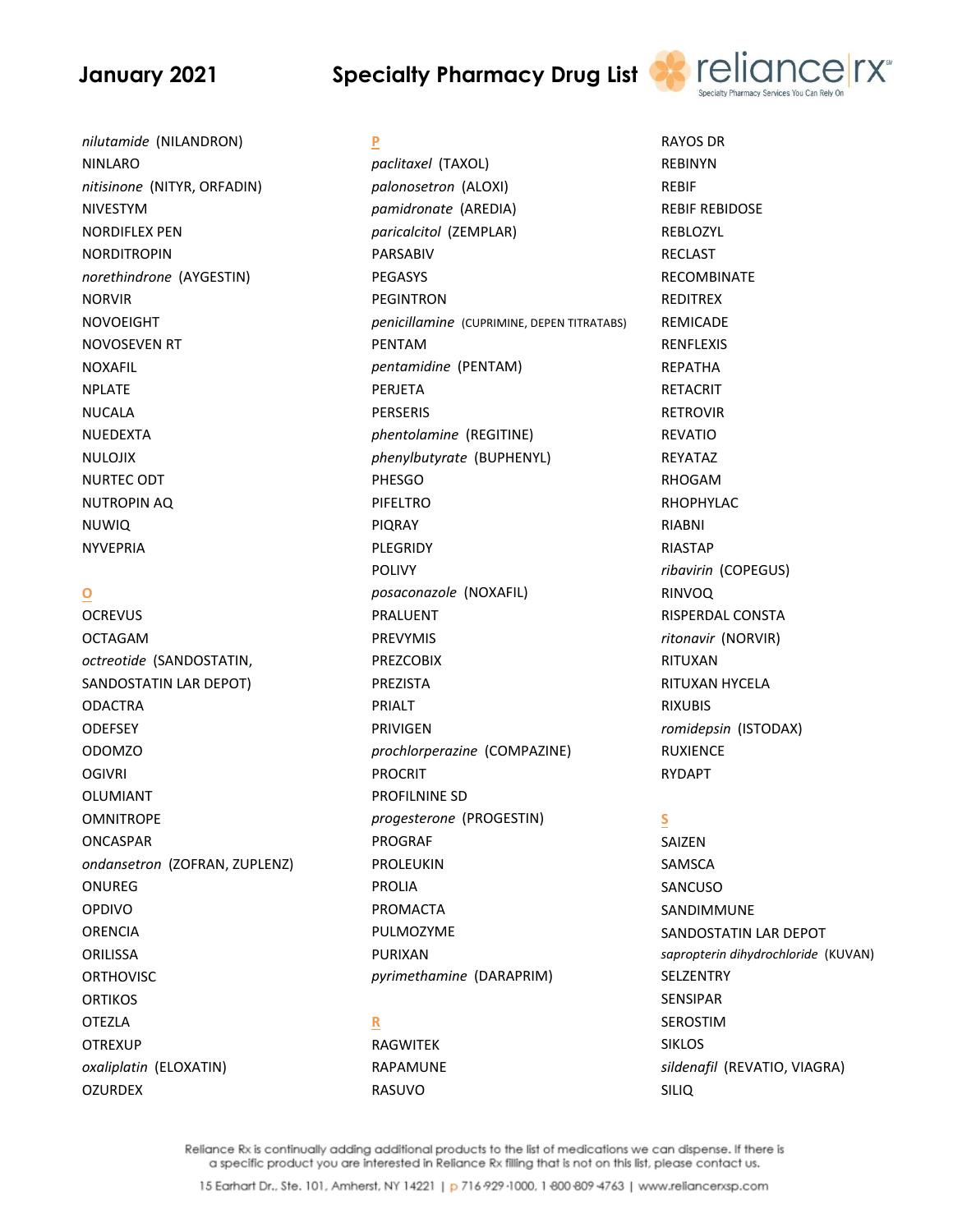# **Specialty Pharmacy Drug List**



valganciclovir (VALCYTE)

**SIMPONI SIMPONI ARIA SIMULECT** sirolimus (RAPAMUNE) **SKYRIZI** sodium chloride sofosbuvir/velpatasvir (EPCLUSA) SOLU-MEDROL SOVALDI SPRYCEL stavudine (ZERIT) **STELARA STIMATE STRIBILD SUPARTZ FX SUPPRELIN LA SUSTIVA SUSTOL SYPRINE** SYLVANT **SYMFI SYMFILO SYMTUZA** SYNAREL **SYNVISC SYNVISC ONE** 

## T

**TABRECTA** tacrolimus (ASTAGRAF XL, **ENVARSUS XR, PROGRAF)** tadalafil (ADCIRCA) **TAFINLAR TALTZ** tamoxifen soln (SOLTAMOX) tamoxifen tab **TARCEVA TARGRETIN TASIGNA TECENTRIQ TECFIDERA TEMIXYS TEMODAR** temozolomide (TEMODAR)

temsirolimus (TORISEL) tenofovir disoproxil fumarate (VIREAD) **TEPADINA** teriparatide tetrabenazine (XENAZINE) thiotepa (TEPADINA) **THYMOGLOBULIN THYROGEN TICF BCG TIVICAY TOBI TOBI PODHALER** tobramycin (BETHKIS, KITABIS PAK, TOBI, TOBI PODHALER) tolvaptan (SAMSCA) **TOPOSAR** topotecan (HYCAMTIN) toremifene (FARESTON) **TORISEL TRAZIMFRA TREANDA TRELSTAR MIXJECT TREMFYA** treprostinil inj (REMODULIN) tretinoin (VESANOID) **TRETTEN** TREXALL trientine (SYPRINE, CLOVIQUE) **TRISENOX TRIUMEQ** TRIZIVIR **TROGARZO TRUVADA TRUXIMA TYKFRB TYMLOS** U **UBRELVY UCERIS UDENYCA** V

valrubicin (VALSTAR)

**VALSTAR VANTAS** VARIZIG **VECTIBIX VFLCADE** VELTASSA **VEMLIDY VENOFER** VIDAZA **VIEKIRA PAK VIGADRONE VIMIZIM** vinblastine (VELBAN) **VIRACEPT VIRAMUNE VIRAMUNE XR VIREAD** VISCO-3 **VIVITROL VFEND VONVENDI** voriconazole (VFEND) **VOSEVI** VOTRIENT **VPRIV VUMERITY** 

#### W

**WHISPERJECT WILATE WINRHO SDF** 

#### X

**XADAGO XATMEP XELJANZ XELJANZ XR XFLODA XEOMIN XGFVA XOLAIR XYNTHA** XYNTHA SOLOFUSE